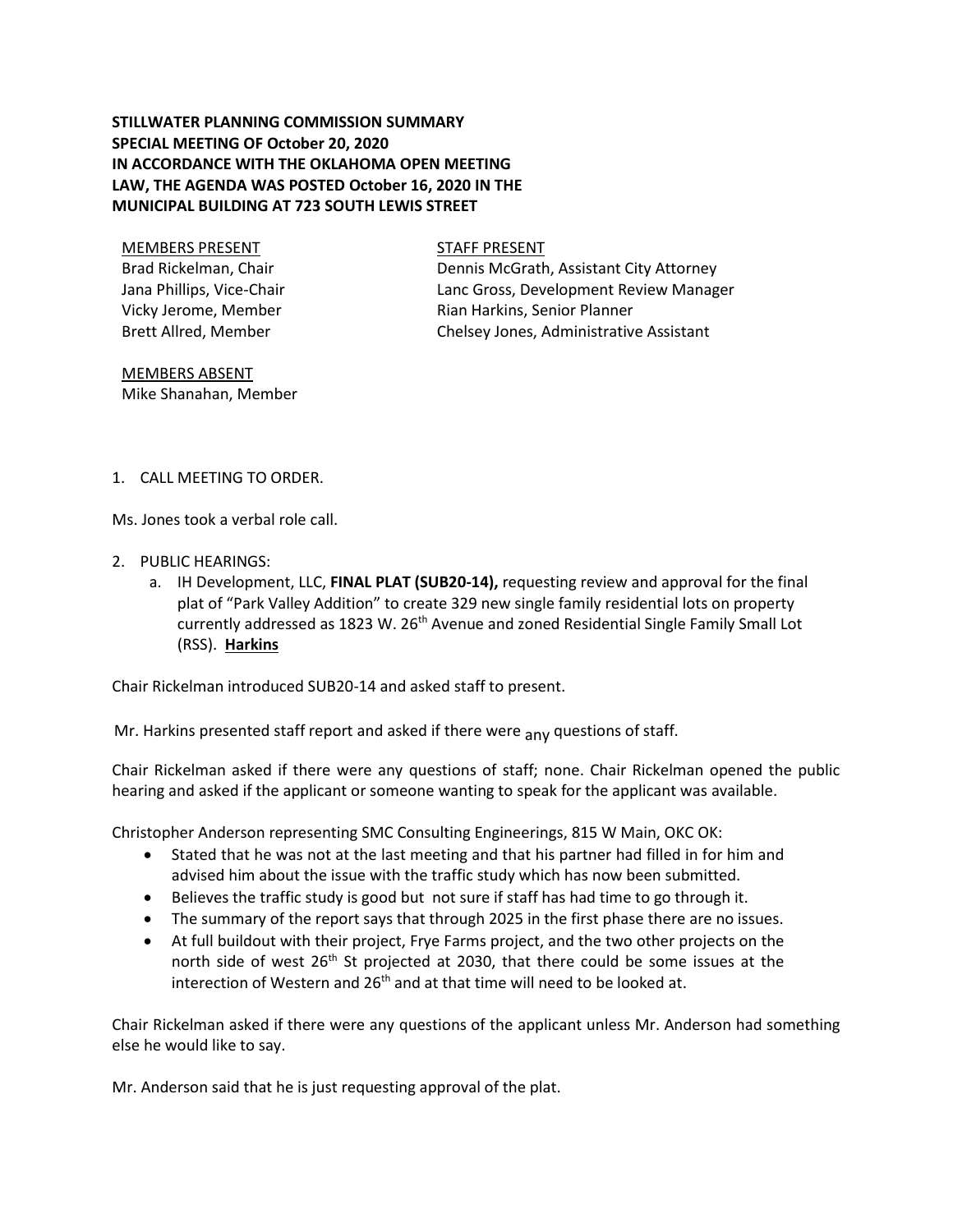Chair Rickelman asked if there was anyone else who would like to speak in favor of the item; none. Chair Rickelman said seeing no others speaking in favor, is there anyone else who would like to speak in opposition of the item; none. Chair Rickelman closed the public hearing and asked for staff alternative.

Mr. Harkins presented the findings and stated that they are still reviewing the traffic impact analysis. Mr Harkins presented the alternatives and asked if there were any questions of staff.

Chair Rickelman said there did not look to be any questions of staff and asked if there was any commissioner's discussion or a motion.

## **Commissioner Jerome moved to accept finding and approved the final plat as presented, Commissioner Allred seconded the motion.**

| <b>Roll call:</b> | Rickelman | <b>Phillips</b> | Shanahan | Jerome | <b>Allred</b> |
|-------------------|-----------|-----------------|----------|--------|---------------|
|                   | Yes       | Yes             | Absent   | Yes    | Yes           |

## *Time: 9 minutes*

- 3. PLANS, POLICIES AND ORDINANCES FOR PUBLIC HEARING, DISCUSSION AND POSSIBLE ACTION:
	- a. Text Amendment **(TXT20-01)** to Chapter 23, Land Development Code, Article XIII, Overlay Districts, Division 2 Special Purpose Overlay District, amending regulations for Section 23-270, Requirements, Section 23-273 Development Standards, and Section 23-274 Duration of Designation.

Chair Rickelman introduced the text amendment and asked for staff to present.

Mr. Harkins said that this is an ordianance that previously came before the Planning Commission and was approved but is back by City Council request:

- Staff originally took the original overlay district and tried to create extra opportunities.
- Council asked of staff is to go back and to take a broader look and get some additional imput.
- Staff held sessions via zoom with stakeholders in the community, downtown interests and other businesses and created some revisions.
- The revision created a boader approach and created a section that is using off street parking for businesses as well as temporary on street parking for 48 hours or less so if a business wanted to do something for gameday there would be a section for that.
- There would also be a section for longer term type of use for food and beverage that would like to utilize this process.
- Staff also did some cleaning up of sidewalk dining previsions that already exist.
- This is a revised but beefed up version of what it was originally after a lot of good feedback from the community.

Mr. Harkins asked if there were any questions that he could answer.

Vice-Chair Phillips said that in section C where it is addressing temporary on street parking stalls that are not to exceed 48 hours it appears that the physical barriers materials are slightly different in their listing in section D where it is up to 6 months with the option to renew and asked if that intentional.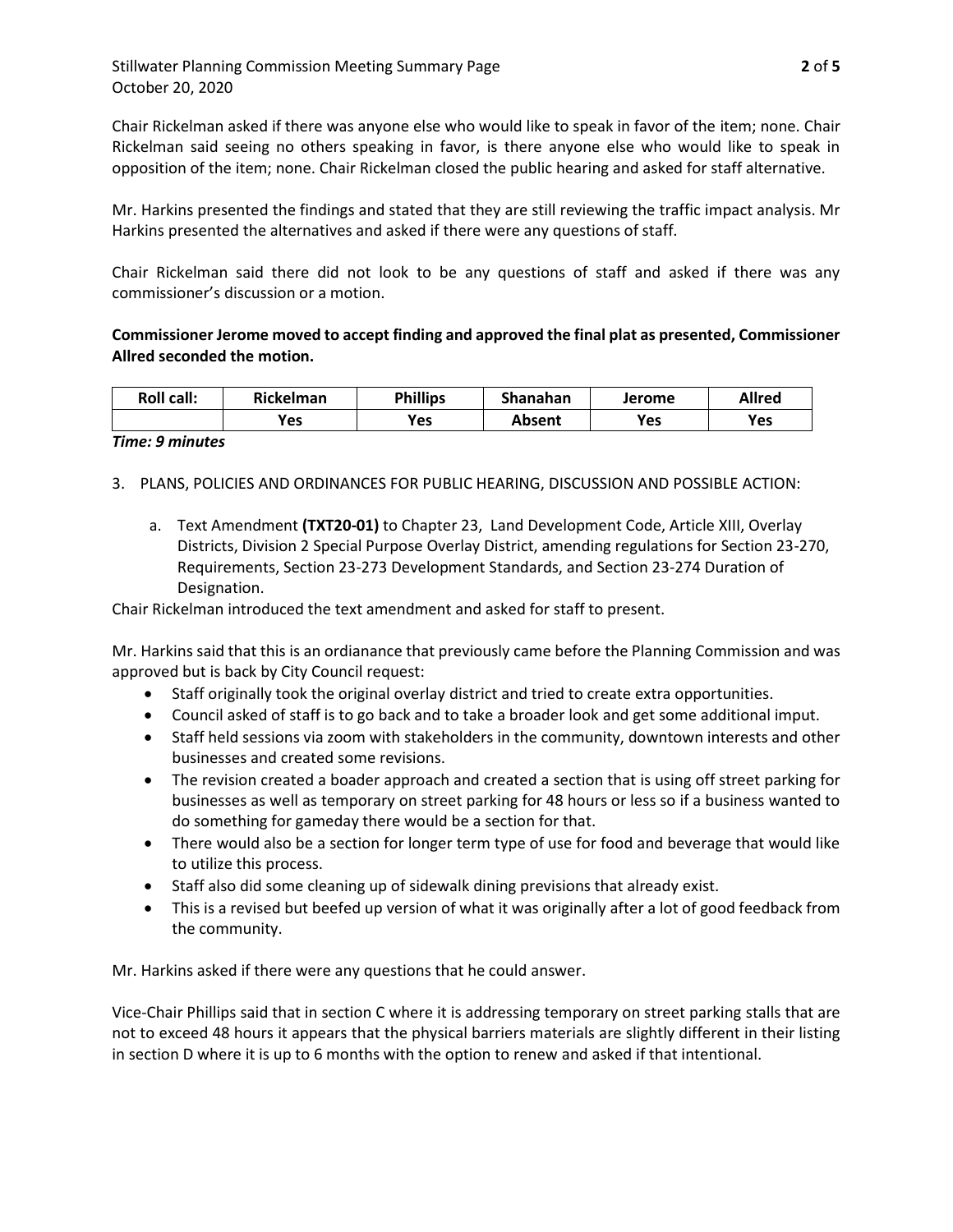Stillwater Planning Commission Meeting Summary Page **3** of **5** October 20, 2020

Mr. Harkins said that yes, the thought behind that is that short term (48 hours and less), and using Eskimo Joe's for example, they right now under the mayor's emergency order, use moveable fence type barriers to help with additional use space in those on street parking stalls but they aren't acutally seating people in them. That gives them something very flexible to setup the night before a game and take them down and move them very quickly say 3-4 hours after. Trying to be a little more flexible and easier to use but understand that they may have to work through some things once they get through the application of that but are trying to be as open and as flexible as possible especially with the more short term options.

Vice-Chair Phillips said that this sounds reasonable. Follwing up on the same thing, in section D looking at the materials, are the materials evaluated when the plans and site plan come in. Earlier in the article it talks about there are certain materials that are prohibited on buildings, is there a review involved when looking at the 6 month license.

Mr. Harkins said that yes, an applicant would submit a site plan and indicate materials that they would be using and give us any kind of design on how they want that material to be used and where in each location, if they still have questions they follow up with them and work through the site plan to make it the best plan possible to fit that situation. What you see now is in cases jersey barriers that have been borrowed and placed in those locations or metal movable fence pannels with black sheeting on it. They are trying to avoid that look and do something that would be a little more permanent that may fit in more arcetechtually and aesthetically to the surrounding environment.

Vice-Chair Phillips said that she wasn't apart of the first round but that she thinks it looks like a very good amendment to the article and it would be something great for Stillwater. There is just one typo that she would like to verify that is in section D item 12 the word should be encouraged and not encourages.

Mr. Harkins said that that is correct.

Chair Rickelman asked if there were any other questions of staff; none. Chair Rickelman opened the public hearing and asked if there was anyone there to speak in favor of the item; none. Chair Rickelman asked if there was anyone there that would like to speak in opposition to the item; none. Chair Rickelman closed the public hearing and asked for staff alternatives.

Mr. Harkins presented the findings and alternatives and asked if there were any questions of staff.

Chair Rickelman said that his only question was since it was the City Coucil that was dissatisfied with the previous version, does staff feel like they have adequately answered whatever it is that they were looking for since a list was not provided.

Mr. Harkins said that staff does, based on: 1. the feedback that they got from council right away after that meeting, and 2. the feedback they have gotten from community stakeholders whether they be downtown or other commercial areas.

Chair Rickelman asked if there were any other questions by the commission or a motion.

**Vice-Chair Phillips moved to accept staff findings and recommend to the City Council to approve the proposed text amendment as presented, Commissioner Jerome seconded.** 

| <b>Phillips</b><br><b>Roll call:</b><br>Rickelman<br><b>Shanahan</b><br><b>Allrec</b><br>Jerome |
|-------------------------------------------------------------------------------------------------|
|-------------------------------------------------------------------------------------------------|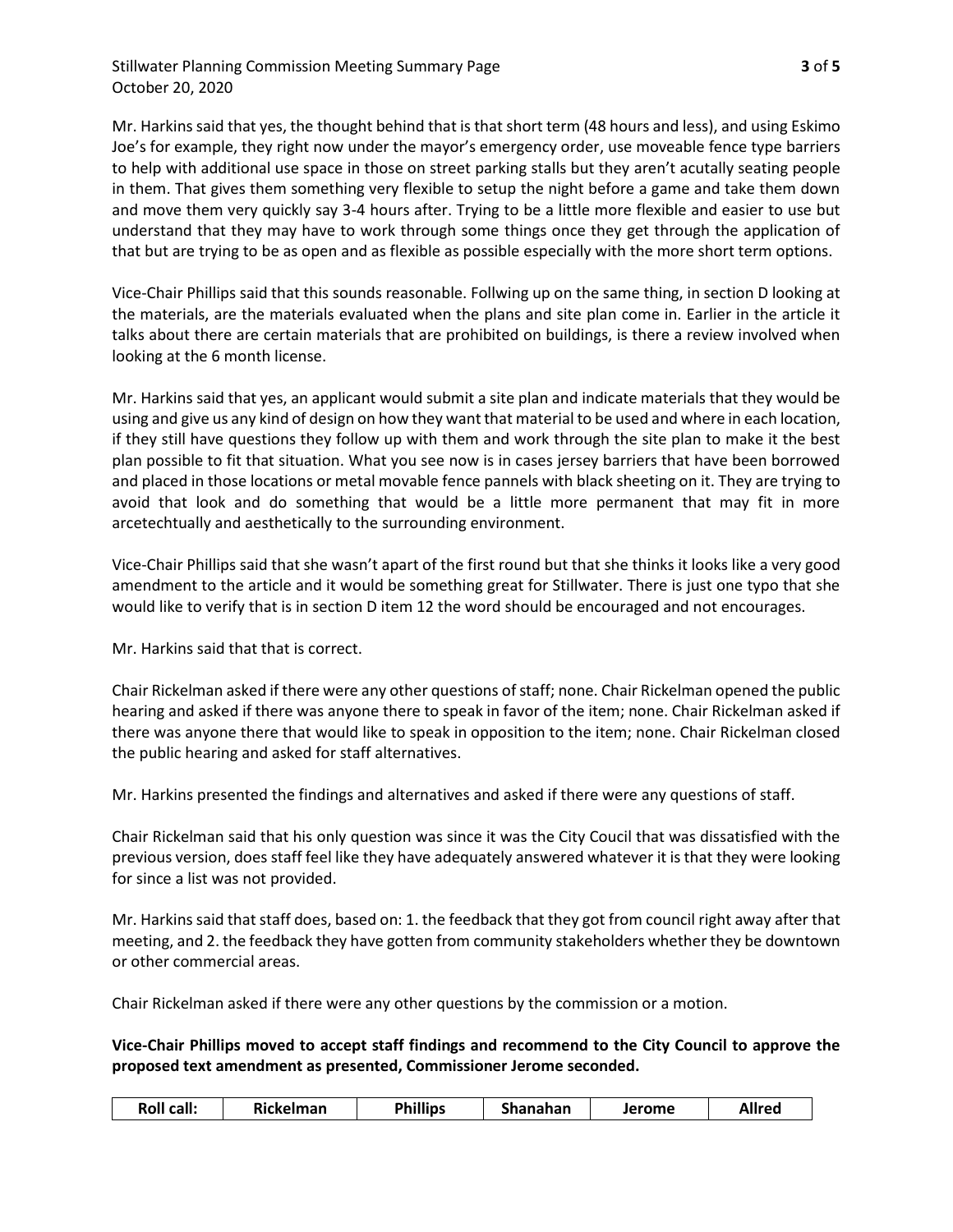|                                                        | .,<br>ہ ہ<br>c | נ כ | $\sim$ $\sim$ $\sim$ $\sim$ | . .<br>Vpc<br>ີ | . .<br>Улс<br>. כש |
|--------------------------------------------------------|----------------|-----|-----------------------------|-----------------|--------------------|
| Timo:<br>- -<br>minutac<br><i>HIIIC. 13 HIIIIUL</i> C3 |                |     |                             |                 |                    |

b. Text Amendment (TXT20-03) to Chapter 23, Land Development Code, Article V, Use Categories and Limitations, Division 1, Generally, Section 23-137 RSS Small Lot Single Family Residential, and Section 23-153 CG Commercial General District.

Chair Rickelman introduced the text amendment and asked staff to present.

Mr. Harkins said that this is another text amendment that originally went to council after being reviewed by Planning Commission and giving a recommendation of approval council has remanded this one back to Planning Commission after review by staff. The original ordinance and text amendment had a use added to a permitted use of cemeteries and associated facilities to the RSS zoning district as well as general accomodation added to General Commercial zoning. Because of timing of some of the development, City Council remanded it back to the Planning Commission and asked staff to review things and make some changes. The changes that they have made are to hold off on the General Commercial change adding that use, but to go forward with the RSS zoning district addition of cemeteries and their associated facilities but not as a permitted use but adding it as a specific use. Currently, cemeteries are not allowed permitted or specific use in the RSS zoning district. That type of use is not allowed anywhere in the zoning, there is no zoning district to accommodate that. The cemetery on the east side of town allong 6<sup>th</sup> Ave is esentially sitting in RSS zoning as nonconforming. This would bring it into conformance with the zoning code and alllow them to, with a specific use permit, have the opportunity for an expansion if that is in the future. Staff after council, sat down with their feedback and worked through some revisions, the City Manager's office and Legal have reviewed this and they are ok with everything which is why it is back before them. Mr. Harkins asked if there were any questions of staff.

Chair Rickelman asked if this change would allow the location to be able to go forth with whatever they were doing.

Mr. Harkins said that it should, right now they are tyring to add on space and do a new building. They are looking at taking on some new land and having some land donated to the cemetery so they can get a new accessory builing for storage. This would give them the potential for that, being a SUP there would be the publication process and it would come before the Planning Commission and City Council but it gives them a process to move forward and do that.

Chair Rickelman asked if there were any questions for staff; none. Chair Rickelman opened the public hearing and asked if there was anyone who would like to speak in favor of the item; none. Chair Rickelman asked if there was anyone who would like to speak in opposition of the item; none. Chair Rickelman closed the public hearing and asked for staff recommendations.

Mr. Harkins presented the findings and alternatives and asked if there were any questions of staff.

Chair Rickelman asked if there was any discussion of the commission or a motion.

**Commissioner Jerome moved to accept findings and recommend City Council approve the proposed text amendment as presented, Vice-Chair Phillips seconded.**